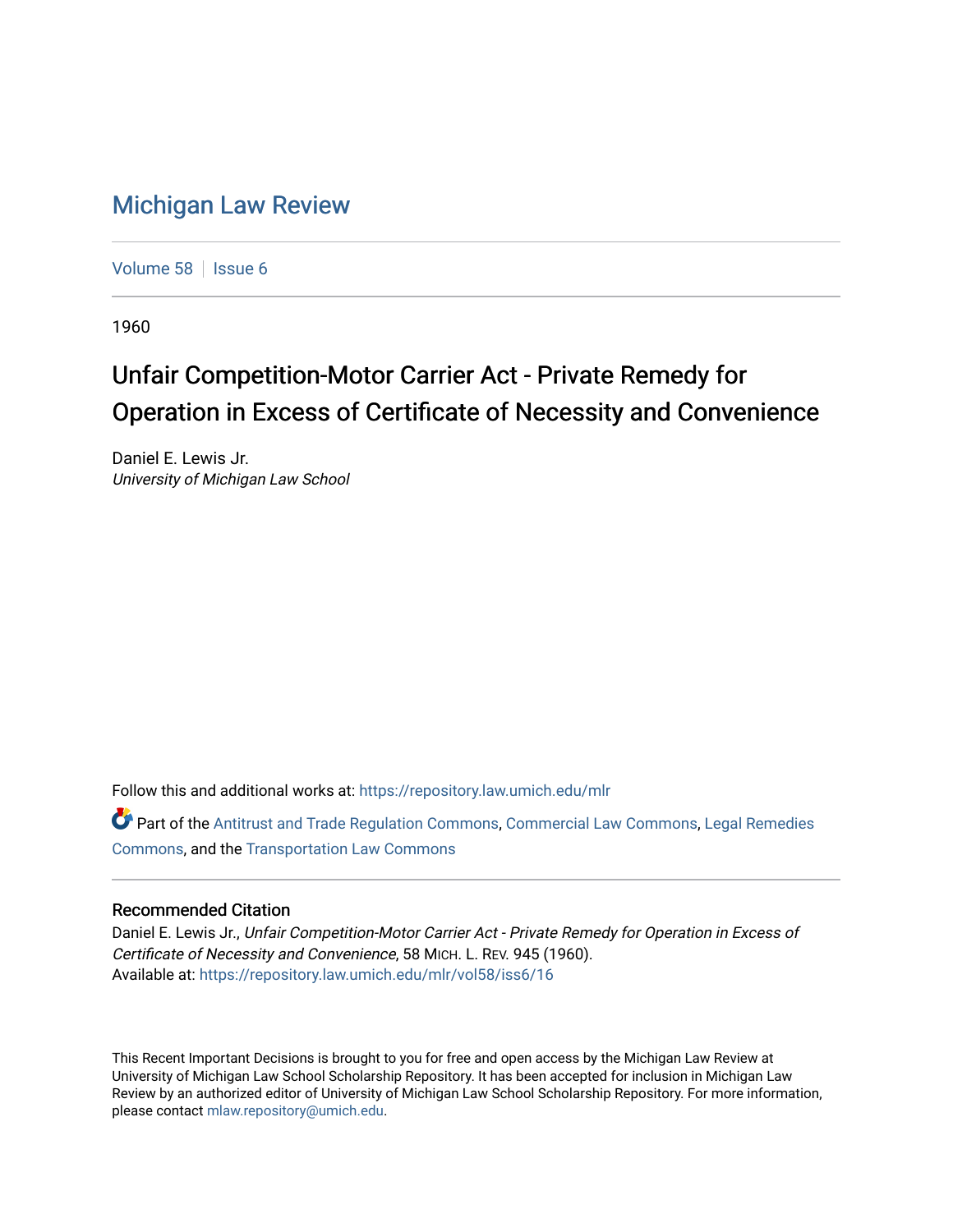UNFAIR COMPETITION-MOTOR CARRIER ACT-PRIVATE REMEDY FOR OPERATION IN EXCESS OF CERTIFICATE OF NECESSITY AND CONVENIENCE-In response to plaintiff trucking company's complaint under section 15 of the Clayton Act<sup>1</sup> alleging violation of sections 1 and 2 of the Sherman Act.<sup>2</sup> defendant railroads entered a counterclaim for damages resulting from interference with the railroad's franchise rights by the plaintiff's operations in excess of its Interstate Commerce Commission certificate of convenience and necessity.<sup>3</sup> On plaintiff's motion for judgment on the pleadings to dismiss the counterclaim for failure to state a claim upon which relief could be granted, *held,* motion granted. Congress did not contemplate that the common law action of a franchise holder would lie when a motor carrier exceeded its authority and such an action would be inconsistent with uniform regulation by the ICC under the Motor Carrier Act.4 *Riss b Company v. Association of American Railroads,* (D.C. D.C. 1959) 178 F. Supp. 438.

138 Stat. 731 (1914), 15 U.S.C. (1958) §15.

<sup>2</sup>26 Stat. 209 (1890), as amended, 15 U.S.C. (1958) §§1, 2. For the background of this bitter contest between the railroads and the trucking companies, see Riss & Co. v. Association of American Railroads, (D.C. D.C. 1959) 170 F. Supp. 354, which involves the present controversy in the principal case, and Noerr Motor Freight, Inc. v. Eastern Railroads Presidents Conference, (E.D. Pa. 1957) 155 F. Supp. 768, alfd. (3d Cir. 1959) 273 F. (2d) 218, which deals with other litigation between the railroads and the trucking companies.

3 As required by 49 Stat. 551 (1935), as amended, 49 U.S.C. (1958) §306.

<sup>4</sup>49 Stat. 543 (1935), as amended, 49 U.S.C. (1958) §301 et seq. The Motor Carrier Act is Part II of the Interstate Commerce Act, 24 Stat. 379 (1887), 49 U.S.C. (1958) §1 et seq.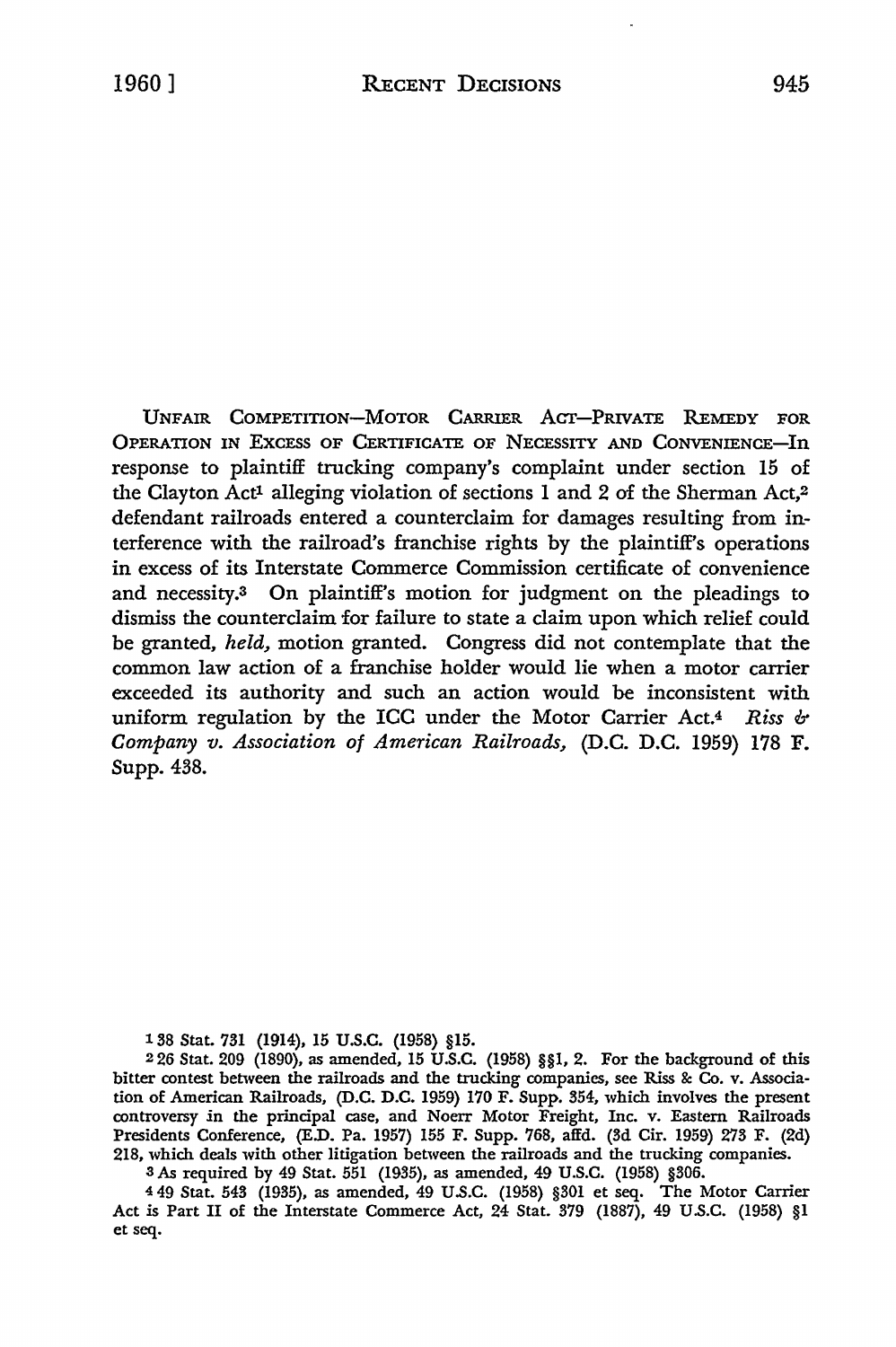The relation between the Motor Carrier Act and private remedies for unfair competition can be analyzed from three approaches: first, construction of the statute; second, evaluation of the consistency of the remedy with uniform regulation by the ICC; and third, determination of how the statute should be enforced. It is arguable that the Motor Carrier Act preserves common law remedies for damages<sup>5</sup> by incorporating section 22 of the Rail Carrier Act,<sup>6</sup> which recognizes existing common law remedies.<sup>7</sup> However, there is authority for the contrary position that section 22 deals primarily with permissible deviations from tariff regulations and that Congress intended the incorporation of only this aspect into the Motor Carrier Act and did not intend to authorize private remedies for violations of the statute.8 Support for this conclusion is found in the failure of Congress to provide for private remedies for violation of the Motor Carrier Act,9 as was done in the Rail and Water Carrier Acts.1° Furthermore, it can be argued that since the real basis for the action, the certificate violation, came into existence only after the passage of the Motor Carrier Act, the asserted counterclaim is not an existing common-law remedy to qualify for statutory authorization.11 Thus, is has been held that the violation of its certificate by one trucking company does not confer a cause of action on a competing trucking company acting under a

<sup>5</sup>Judge Sirica's opinion in the principal case, at 441-442, expresses doubt whether a franchise holder can recover damages (as opposed to injunctive relief) for interference with interstate franchise operations. This point was not relied on in reaching the decision. A franchise holder was held entitled to an injunction and to damages in Town of East Hartford v. Hartford Bridge Co., 10 How. (51 U.S.) 541 (1850). Since that time courts have recognized the right to damages, Menzel Estate Co. v. City of Redding, 178 Cal. 475, 174 P. 48 (1918); Davis & Banker v. Nickell, 126 Wash. 421, 218 P. 198 (1923); Boise Street Car Co. v. Van Avery, 61 Idaho 502, 103 P. (2d) 1107 (1940), awarded nominal damages, Independent Truck Co. v. Wright, 151 Wash. 372, 275 P. 726 (1929); Warehouse Distributing Corp. v. Dixon, 97 Ind. App. 475, 187 N.E. 217 (1933), and issued injunctions on the grounds that money damages were not proved, Northern Pac. Ry. Co. v. Yakima-Northern Stages, 135 Wash. 595, 238 P. 905 (1925), or were incapable of measurement, Payne v. Jackson City Lines, 220 Miss. 180, 70 S. (2d) 520 (1954).

<sup>6</sup>Interstate Commerce Act, note 4 supra, §§1-300. The Rail Carrier Act is Part I of the Interstate Commerce Act and the Water Carrier Act is Part III, 54 Stat. 929 (1940), 49 u.s.c. (1958) §§901-923.

7 Section 22 of the Rail Carrier Act, note 6 supra, provides in part: ". . . and nothing in this chapter contained shall in any way abridge or alter the remedies now existing at common law or by statute, but the provisions of this chapter are in addition to such remedies."

s Consolidated Freightways, Inc. v. United Truck Lines, Inc., 216 Ore. 515, 330 P. (2d) 522 (1958), cert. den. 359 U.S. 1001 (1959).

9 On two occasions, amendments have been offered to permit private remedies for violation of the Motor Carrier Act, but Congress has rejected them both times. S. Hearing on S. 1194, Committee on Interstate and Foreign Commerce, 80th Cong., 2d sess., pp. 1-15 (1948); S. Hearing on S. 378, 85th Cong., 1st sess., pp. 3, 12 (1957).

· lo Section 8 of the Rail Carriers Act, note 6 supra, and §8 (b) of the Water Carriers Act, note 6 supra, provide in part: ". . . such common carrier shall be liable to the person or persons injured thereby for the full amount of damages sustained in consequence of any such violation of the provisions of this chapter.  $\ldots$  "

11 See Consolidated Freightways, Inc. v. United Truck Lines, Inc., note 8 supra.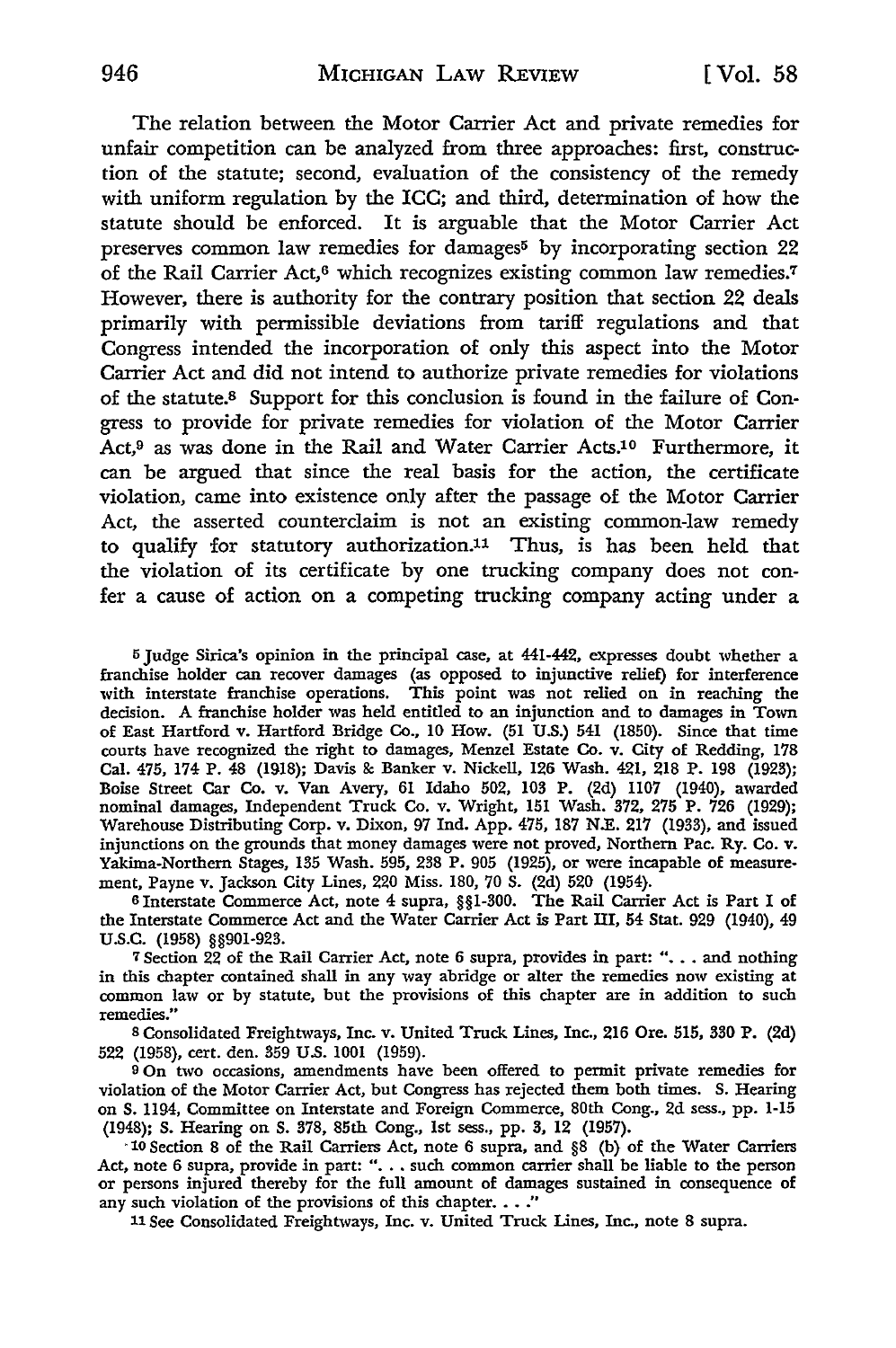franchise conferred by the same statute.<sup>12</sup> If this result is correct, it is difficult to see why the result should be different when the violation of the certificate interferes with a franchise which arose independently of the statute.13 It is clear, nonetheless, that passage of the Motor Carrier Act did not preclude all actions against motor carriers, as actions for failure to perform a motor carrier's duty to accept, transport, and deliver goods have been sustained,<sup>14</sup> and the Supreme Court has recognized the existence of other remedies which are not inconsistent with the act.15 If a different view of the relation between the Motor Carrier Act and private remedies is taken and it is assumed that only inconsistent remedies, whether or not "preserved" by the act, are barred by the passage of the act, the question remains whether allowance of the counterclaim asserted in the principal case would be inconsistent with uniform regulation by the ICC. In *Texas & Pacific R. Co. v. Abilene Cotton Oil* Co.,16 the Supreme Court held that the Interstate Commerce Act impliedly prevented a shipper's action to recover reparations for unreasonable rates without resorting to the primary jurisdiction of the ICC, since Congress clearly granted the power to the ICC to determine the reasonableness of rates. In such a case independent judicial enforcement of the common law remedy would clearly interfere with uniform regulation by the ICC. Each court would separately determine the reasonableness of rates charged by interstate carriers, and what might be reasonable in one state might be unreasonable in another. In the principal case, however, the existence of the common-law remedy for

12 Ibid. Consolidated Freightways v. United Truck Lines, (9th Cir. 1954) 216 F. (2d) 543. After dismissal from the federal court for failure to assert a federal right on which jurisdiction could be based, Consolidated Freight brought an action on the same facts in the state court. The theory of recovery was based on 3 Torrs RESTATEMENT §710 (1938), which provides: "One who engages in a business or profession in violation of a legislative enactment which prohibits persons from engaging therein, either absolutely or without a prescribed permission, is subject to liability to another who is engaged in the business or profession in conformity with the enactment, if, but only if, (a) one of the purposes of the enactment is to protect the other against unauthorized competition, and  $(b)$  the enactment does not negative such liability."

13 The railroads attempted to distinguish the Consolidated Freight cases with the theory that 3 TORTS RESTATEMENT §710 (1938), note 12 supra, does not apply when the franchise rights are independent of the statute. Petitioner's Brief to the Court of Appeals for the District of Columbia, pp. 41-45. However, comment h to §710 states in part: "Nor is it necessary that the legislative enactment violated by the actor be applicable to the other. . . . The issue in each case is the purpose of the particular enactment, whether that purpose is at least in part to protect the business of the other against unauthorized competition or is to protect some general public interest which affects the other only incidentally or in which the other shares only as a member of the public." Thus, if the statute "negative such liability" the result is the same although the legally protectible interest is independent of the statute.

14 Merchandise Warehouse Co. v. A.B.C. Freight Forwarding Corp., (S.D. Ind. 1958) 165 F. Supp. 67; Montgomery Ward &: Co. v. Northern Pacific Terminal Co., (D.C. Ore. 1953) 128 F. Supp. 475.

15 Texas &: Pacific R. Co. v. Abilene Cotton Oil Co., 204 U.S. 426 (1907); T.I.M.E., Inc. v. United States, 359 U.S. 464 (1959), noted, 73 HARv. L. REv. 213 (1959).

16 Note 15 supra.